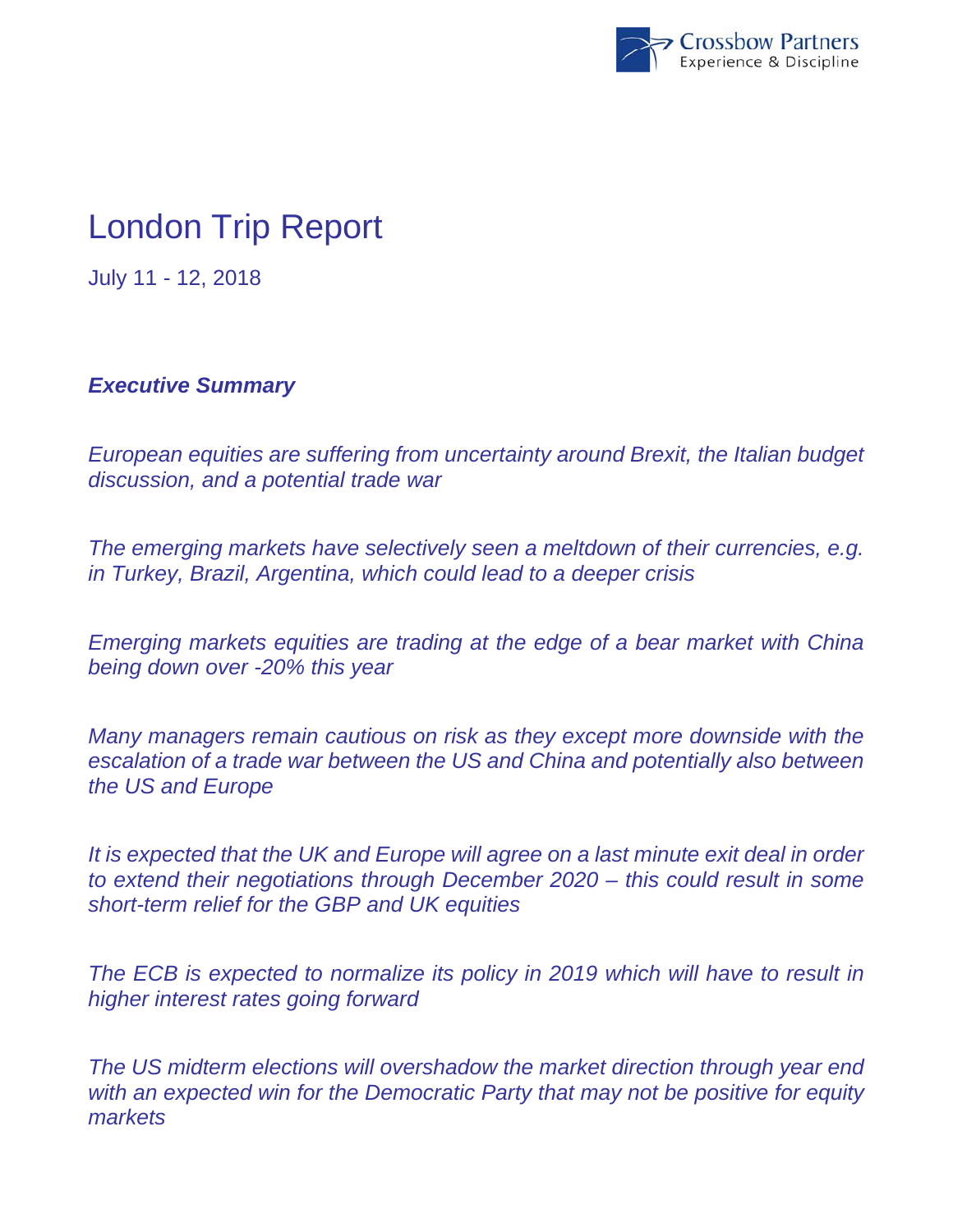

### **An update on Brexit**

The UK is leaving the EU on 29 March 2019, and negotiations are taking place between the two sides. Brexit Secretary Dominic Raab has been meeting Mr Barnier for more negotiations as the two sides seek to reach an agreement before a summit in October 2018.

In July the government set out how it wants to trade with the EU - and avoid new border checks in Northern Ireland - after a summit at Chequers, the prime minister's country residence.

But the plans have been criticised by Brexiteers and the government faces a battle to persuade Parliament to approve them, even if the EU agrees. The plan prompted multiple ministerial resignations and has since been all but killed off by the EU, with its lead negotiator Michel Barnier ruling out its proposed customs arrangements. British ministers have fanned out around Europe in an attempt to sell the plan. But Mr Barnier has been proven to have the backing of the leaders of the 27 remaining EU counties.

The odds on a fresh EU referendum have halved since the beginning of the year to just 2-1, bookies have revealed. News of the fall comes in the wake of The Independent's petition for a vote on the final deal smashing through the 250,000 signature mark. At the start of 2018 punters were able to get 4-1 on that outcome. The odds had fallen to 3-1 prior to the Prime Minster's Chequers summit, called to thrash out a negotiating position with cabinet ministers.

Should a second referendum get called, the odds of the UK voting to remain are also at record low of 1/8, with 4/1 offered on another Leave vote. That compares to 1/3 remain 2/1 leave at the start of the year, and 1/5 remain 3/1 leave before Chequers.

We asked some funds to come up with their view and the impact on the markets in the last phase of the Brexit drama.

#### **H2O Macro Fund**

It has been agreed to extend the negotiation about the future relationship to December 2020, under the condition that the terms of the separation are agreed upon and the political principles of a future relationship are also agreed and voted by both the UK parliament and the parliaments of the remaining 27 EU countries before end of March 2019.

Both the current UK government and the EU countries have a strong incentive to reach an agreement in time to keep kicking the can until December 2020. For obvious reasons, each side should make this process look as if it is very difficult in order to please their respective constituency that they are negotiating hard. Still, the de facto collusion to reach a deal is high in our view. For Theresa May's government it is a simple matter of survival. For the 27 EU countries, it is a matter of avoiding unnecessary volatility. Hence, the probability of a last minute deal should be considered very high.

The next question is the vote of the 28 parliaments. Let's assume that the 27 EU parliaments should validate what would have been agreed. The remaining uncertainty is the UK parliament. Up to now, the Tory party has managed to hold together on the basis of avoiding uncertain general elections and, for the Brexiteers, of misfiring a leadership contest that, if unsuccessful, would have given Theresa May a one-year window of immunity.

For Brexiteers, it has always been a matter of choosing the right time to shoot with a one-bullet gun. From this perspective the vote in parliament of what would be agreed with the EU is the perfect time to pull the trigger. Indeed, a positive vote would open the door to an eventual agreement with the EU which can only slide, over a long 2-year period, towards a much softer version that the Checkers. Such a scenario would also bear all the negative of a long-lasting uncertainty about a final deal in December 2020 that should be detrimental to UK businesses and to the standing of the Tory party in the eyes of its natural constituency of hardish Brexiteers. So the vote in parliament will be that last opportunity to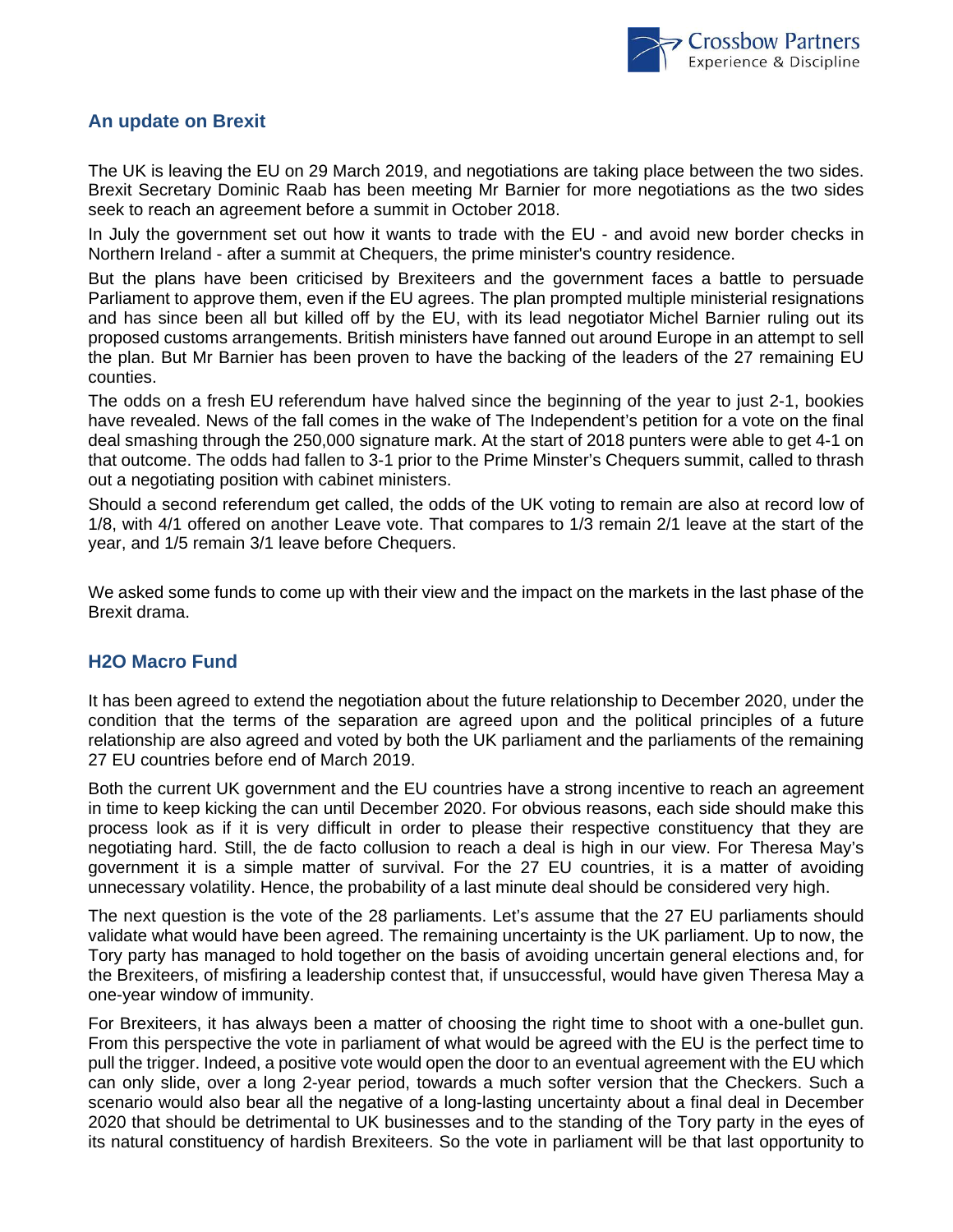

avoid a soft Brexit over a never-ending transition period. It is also the best timing, as a leadership contest and possibly early general elections (where the Tory Party would campaign for a hard Brexit) would have the highest chances of success.

# **Gemsstock Macro Fund**

It is politically driven, and largely binary in outcome, although with prices of assets broadly reflecting a negative bias around an uncertain outcome. The political process in the UK is difficult, because there is no majority within the government for anything, and the government does not have a majority within Parliament. It has taken until now to formulate a plan which is still not broadly agreed on. The path of least resistance is therefor to fudge.

The survival of this government is not a given, and if too much is given for the hardliners we will see a leadership contest. Anecdotally membership has grown in the Conservative party over recent months, as Brexit hardliners have been urged to join the party and so to vote on any future contest (there is a 3 month delay in getting a vote). There has been significant press coverage on the probabilities around a no deal Brexit. We would suggest that the likelihood of that has been largely overstated, simply on the basis that everybody loses and so will be avoided if reasonably possible, subject to the above.

A stop gap deal where much of the detail will be negotiated later is my best guess as to the outcome, to satisfy all parties (UK leavers, remainers and the EU). The UK will leave the EU in March, and in so doing have a deal sufficient to avoid a cliff edge to trade and economic activity. However, uncertainties will continue as to what the final outcome is. As such any deal will see a modest rally in GBP, and a mixed impact on equities. The valuation of GBP is attractive compared to its historic values, although no deal would see significant downside. UK equities are trading at historic wide discounts to Europe, although the impact of GBP is mixed, and the performance of exporters versus locals as expected to worsen under each scenario.

## **Amia Macro Fund**

Ultimately we are in a tricky situation which is almost entirely driven by finding a solution to the Irish Border issue. A Canada type deal would only be acceptable to the EU if a customs border was placed in the Irish Sea and Norhtern Ireland was in the customs union (against UK red lines). An EEA style agreement doesn't solve the Ireland issue as it isn't a customs union and doesn't solve border issues, plus the UK would have no say over its immigration policy. A Chequers arrangement solves quite a few issues but the EU doesn't believe we should be cherry picking from the customs union, it would set a precedent for other EU countries and that it would be unworkable from a technology and anti-smuggling standpoint.

We only need a withdrawal agreement at this stage to progress with Brexit and get a 'deal', then the terms of trade can be discussed in the transition period, and 80% of that withdrawal deal is agreed, Ireland being the largest part of the remaining 20%.

There have been 'fudges' in the process so far and it is more than likely that one will be found to allow the withdrawal deal to be agreed, but this still has to be passed by Parliament and at present this is a 50:50 proposition. We also have the conservative party conference to get through, in which we don't think we will see a leadership battle, but may end up with the Chequers deal being rejected soon after and then a possible leadership race.

From a market perspective it feels like the currency is fairly priced to the risks here. If we have a nodeal cliff face then GBPUSD will go below 1.20 (possibly towards 1.10) and if we get a withdrawal deal agreed we should trade near recent highs above 1.35. The best way to trade this at the moment is through EURGBP and fading the headline moves as retractions are common, with no likely resolution until November at the earliest.